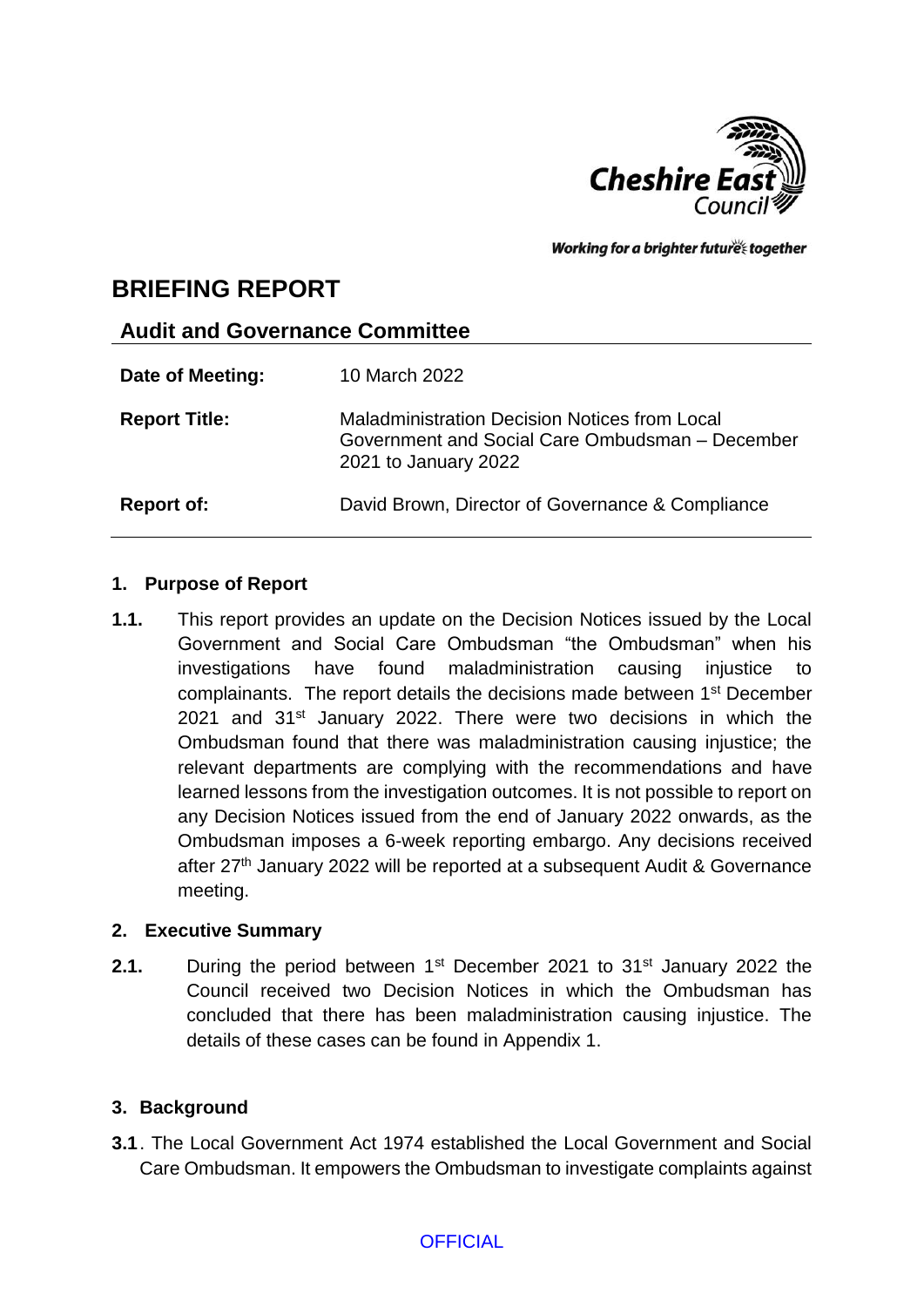councils and adult social care providers and to provide advice and guidance on good administrative practice. Once a complainant has exhausted the Council's Complaints procedure, their next recourse, should they remain dissatisfied with the Council's response, is to contact the Ombudsman.

- **3.2**. The Ombudsman will assess the merits of each case escalated to them and seek clarification from the Council as necessary before making the decision to investigate a complaint. Once the Ombudsman decides to investigate, they will try to ascertain if maladministration has occurred and whether there has been any resulting injustice to the complainant because of the maladministration.
- **3.3** In instances where maladministration with injustice is found, the Ombudsman will usually make non-legally binding recommendations which they consider to be appropriate and reasonable. Although not legally binding, refusal to accept the Ombudsman's recommendation(s) will trigger a Public Report.
- **3.4** A Public Report is a detailed account of the complaint, outlining the failures by the Council in the investigation; this can have a significant damaging effect on the Council's reputation**.**

# **4. Briefing Information**

# **4.1.** Highways complaint

The complainant originally complained in March 2020 which concerned the discharge of highways water onto his property and that this may affect his septic tank. A Stage 1 complaint response was issued in April 2020 which detailed among other things the affect that recent storms had had on the highways system across the borough and that his particular flooding was not a priority at that time.

- **4.1.2** The complainant was not happy with this response and his complaint was escalated to Stage 2. He had suffered further flooding due to a blocked Drain. It was stated that the council intended to undertake more regular gully maintenance going forward in rural areas.
- **4.1.3** The complainant took his complaint to the Ombudsman who found fault with the council's communication with the complainant and recommended some service improvements.

# **4.2.** Special Educational Needs Complaint

The complainant originally submitted her complaint in October 2020 which concerned the lack of an Annual Review and lack of provision specified in her daughter's Education, Health and Care Plan (EHCP) which included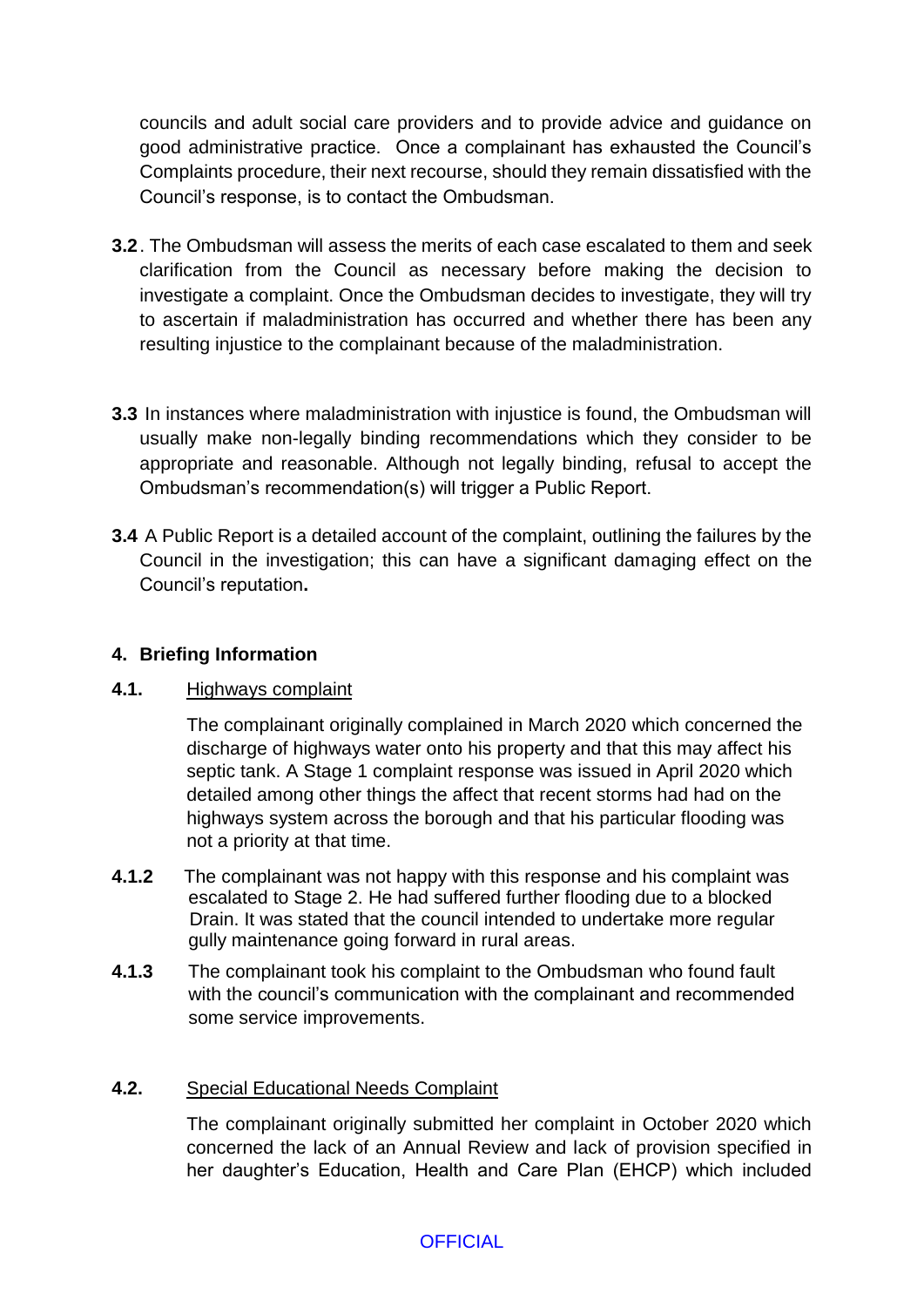Speech and Language Therapy (SALT), Access to counselling sessions and development of independent life skills. A Stage 1 complaint response was issued in December 2020 which upheld the complaint and stated "the Local Authority has failed to follow the statutory processes and meet the statutory timescales for X's annual review, in line with expectations set out in the SEND Code of Practice" and "there are elements of X's provision, around SALT, support services and independent life skills, that she is not currently receiving.

- **4.2.2** The complainant remained unhappy following the Stage 1 response Including because an action had not been completed and requested a review at Stage 2 of the complaints procedure. This was issued in January 2021. It noted that the provision of SALT was on ongoing process with a review scheduled in January 2021.
- **4.2.3** The complainant subsequently took her complaint to the Ombudsman who upheld her complaints about lack of provision and recommended an apology, a compensation payment for the missed provision and service improvements.

### **5. Implications**

#### **5.1. Legal**

**5.1.1.** There are no legal implications flowing directly from the content of this report.

#### **5.2. Finance**

**5.2.1.** If fault causing injustice is found, the Council can be asked to pay compensation to a complainant, the level of which is determined on a caseby-case basis. The cost of such compensation is paid for by the service at fault. In the cases outlined in this report the Council was required to make compensation payments totalling **£2500** (SEN complaint).

#### **5.3. Human Resources**

**5.3.1** There are no HR implications flowing directly from the content of this report.

| <b>Access to Information</b> |                                                                                |  |  |
|------------------------------|--------------------------------------------------------------------------------|--|--|
| <b>Contact Officer:</b>      | Alan Ward, Complaints Officer<br>Alan.ward@cheshireeast.gov.uk<br>01270 686200 |  |  |
| Appendices:                  | Appendix $1 -$ see below                                                       |  |  |
| <b>Background Papers:</b>    |                                                                                |  |  |

#### **OFFICIAL**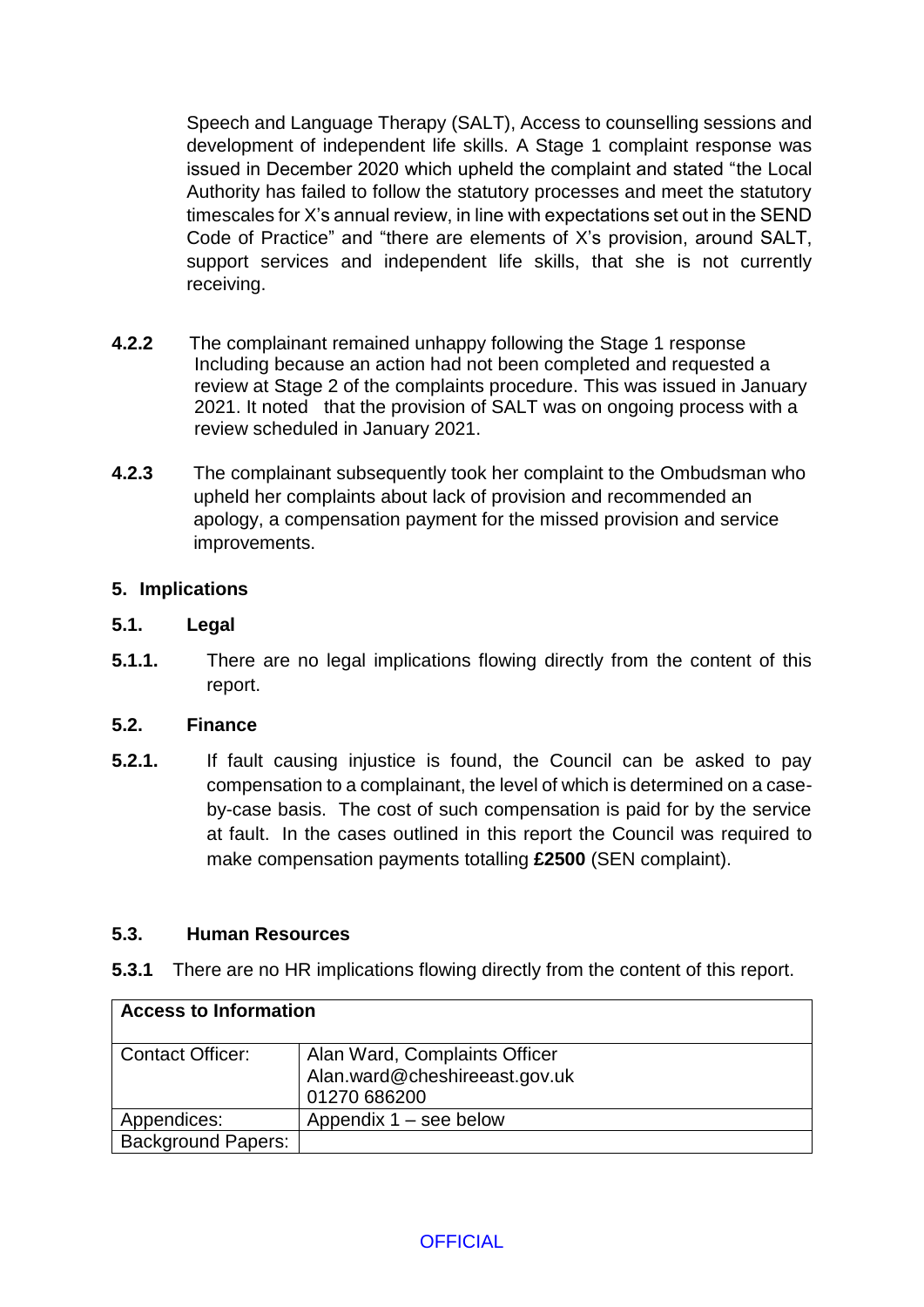# **Appendix 1 - Ombudsman Decisions where Maladministration with Injustice has Taken Place**

| December 2021 to January 2022 |  |  |  |
|-------------------------------|--|--|--|
|-------------------------------|--|--|--|

|          | Summary and Ombudsman's<br><b>Final Decision</b>                                                                                                                                                                                                                                                                                                                                                                                                                                                                                                                                                                                                                                                                                             | <b>Agreed Action</b>                                                                                                                                                                                                                                                                                                                                                                                                                                                                                                  | <b>Action Taken</b> | Measures Implemented                                                                                                                                                                                                                                                                                                                                                                                                                                                                                                                                                                                                                                                                                                                                                                                                                                                                                                                                |
|----------|----------------------------------------------------------------------------------------------------------------------------------------------------------------------------------------------------------------------------------------------------------------------------------------------------------------------------------------------------------------------------------------------------------------------------------------------------------------------------------------------------------------------------------------------------------------------------------------------------------------------------------------------------------------------------------------------------------------------------------------------|-----------------------------------------------------------------------------------------------------------------------------------------------------------------------------------------------------------------------------------------------------------------------------------------------------------------------------------------------------------------------------------------------------------------------------------------------------------------------------------------------------------------------|---------------------|-----------------------------------------------------------------------------------------------------------------------------------------------------------------------------------------------------------------------------------------------------------------------------------------------------------------------------------------------------------------------------------------------------------------------------------------------------------------------------------------------------------------------------------------------------------------------------------------------------------------------------------------------------------------------------------------------------------------------------------------------------------------------------------------------------------------------------------------------------------------------------------------------------------------------------------------------------|
| Highways | Decision Date: 9 Dec 2021<br>Mr D complained the Council<br>failed to take preventive<br>action when he reported a<br>blocked drain. We find the<br>Council was at fault for its<br>communication with Mr D.<br>The Council apologised for<br>this when it responded to Mr<br>D's complaint. It has also<br>agreed to carry out service<br>improvements to prevent a<br>reoccurrence of the fault.<br>Mr D complained the Council<br>failed to take preventive<br>action when he reported a<br>blocked drain. He says the<br>Council's failure to act in a<br>timely manner led to the<br>flooding of his grounds and<br>septic tank.<br>Link to LGSCO Report<br>21 001 585 - Local<br><b>Government and Social</b><br><b>Care Ombudsman</b> | By 8 February 2022, the Council agreed to provide<br>evidence that it has:<br>Created a dedicated adverse weather webpage that<br>acts as a central hub where customers can get advice,<br>information and support before, during and after periods<br>of adverse weather.<br>Produce written guidance for staff working on the<br>adverse weather desk to support them with signposting<br>customers to appropriate resources. This will enable<br>them to provide consistent and accurate response to<br>enquiries. |                     | We have created a Teams<br>group where spreadsheets for<br>each weather event are stored.<br>The contents of the<br>spreadsheets have been<br>standardised, which means all<br>data for each incident is now<br>collected and maintained in the<br>same way. The spreadsheet is<br>shared with key Highways staff<br>to allow them to update the<br>contents, and viewing access<br>has been given to senior<br>managers and our colleagues in<br>the Customer Centre and the<br>out of hours team so that they<br>can monitor the events 24 hours<br>a day.<br>Instructions have been given to<br>the Customer Centre and out of<br>hours about how to use the<br>information provided in the<br>spreadsheet, which explains<br>when they should call through<br>different enquiries and how to<br>update customers at first point<br>about any known issues.<br>Guidance has also been<br>provided for the commonest<br>enquiries received during |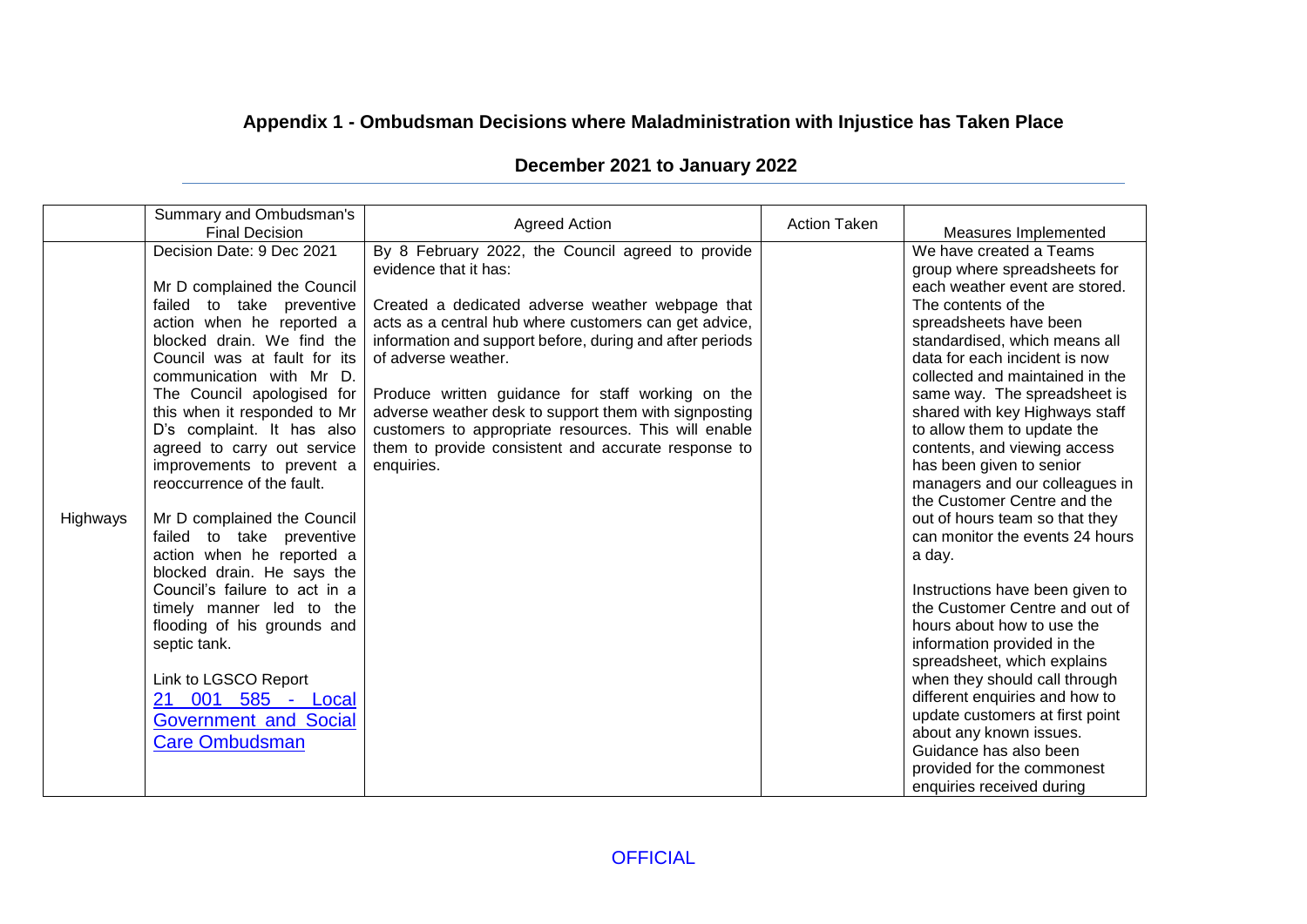|                                                     |                                                                                                                                                                                                                                                                                                                       |                                                                                                                                                                                                                                                                                                                                                                                                                                                                                                                             |                                                                                                                                                           | adverse weather, including<br>where to signpost customers to<br>third parties.<br>We have explored developing a<br>dedicated web page for<br>Highways incidents with our<br>Web team, who have suggested<br>that we may wish to consider<br>liaising with other services to<br>consider creating a hub for all<br>council services impacted by<br>poor weather and other major<br>events.<br>In the meantime, we have<br>ensured our winter maintenance<br>and flooding pages are up to<br>date with the latest general<br>information - as these are the<br>most useful pages during<br>periods of poor weather - and<br>we will continue to issue specific |
|-----------------------------------------------------|-----------------------------------------------------------------------------------------------------------------------------------------------------------------------------------------------------------------------------------------------------------------------------------------------------------------------|-----------------------------------------------------------------------------------------------------------------------------------------------------------------------------------------------------------------------------------------------------------------------------------------------------------------------------------------------------------------------------------------------------------------------------------------------------------------------------------------------------------------------------|-----------------------------------------------------------------------------------------------------------------------------------------------------------|--------------------------------------------------------------------------------------------------------------------------------------------------------------------------------------------------------------------------------------------------------------------------------------------------------------------------------------------------------------------------------------------------------------------------------------------------------------------------------------------------------------------------------------------------------------------------------------------------------------------------------------------------------------|
|                                                     |                                                                                                                                                                                                                                                                                                                       |                                                                                                                                                                                                                                                                                                                                                                                                                                                                                                                             |                                                                                                                                                           | updates about storms via our<br>social media channels until a<br>web page format can be agreed.                                                                                                                                                                                                                                                                                                                                                                                                                                                                                                                                                              |
| Special<br>Educational<br><b>Needs</b><br>Complaint | Decision Date: 17 Dec 2021<br>Mrs X complains the Council<br>failed to ensure her daughter,<br>B, received certain special<br>educational provision set out<br>in her<br>Education, Health and Care<br>Plan. She complains the<br>Council failed to complete<br>the annual review of the Plan<br>within the statutory | The Council has offered £300 to Mrs X and B for the<br>stress and anxiety caused by the delay in issuing the<br>final amended EHC Plan. I consider this a suitable<br>financial remedy for the injustice caused by this.<br>However, I do not find this fully remedies the injustice<br>Mrs X and B have experienced because of the fault<br>identified above. Within four weeks of my decision, the<br>Council has, therefore, agreed to:<br>apologise in writing to Mrs X and B for the fault<br>a)<br>causing injustice; | Payment of £2500<br>made and an<br>apology letter<br>from the acting<br>Director of<br>Education and 14-<br>19 Skills dated 17<br>January 2022<br>issued. | Service Improvements are due<br>to be implemented by 17 March<br>2022.                                                                                                                                                                                                                                                                                                                                                                                                                                                                                                                                                                                       |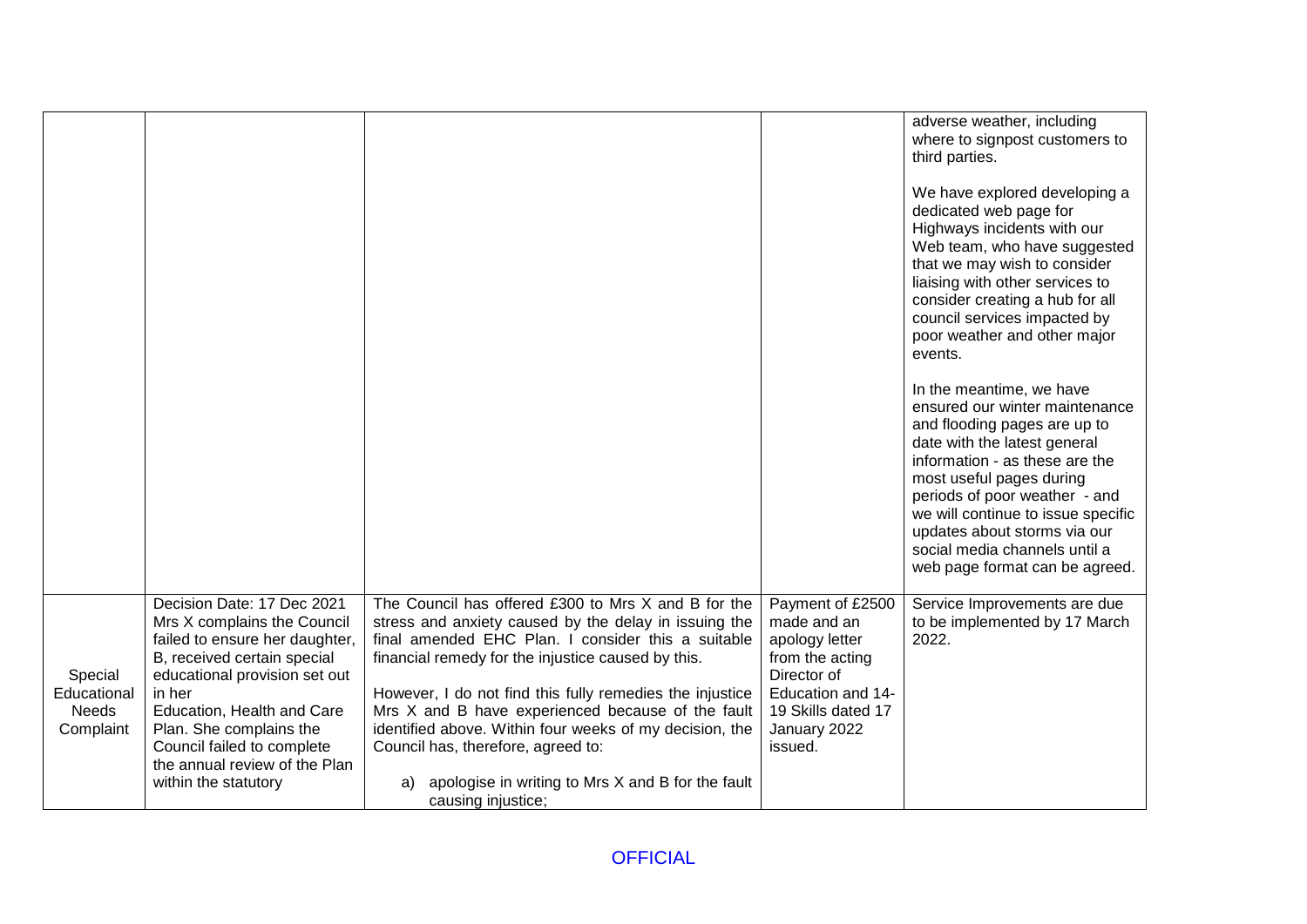| timescales. The Ombudsman                                                                                                                                              |                                                                                                                                                                                                                                                                                                                                                                                     |  |
|------------------------------------------------------------------------------------------------------------------------------------------------------------------------|-------------------------------------------------------------------------------------------------------------------------------------------------------------------------------------------------------------------------------------------------------------------------------------------------------------------------------------------------------------------------------------|--|
| has decided to uphold Mrs<br>X's<br>complaint. Because of this<br>fault, Mrs X was caused<br>distress and<br>uncertainty, and B missed<br>out on certain provision. To | b) make a payment to Mrs X, on behalf of B, of<br>£150 for the uncertainty caused between 23<br>March to 31 July 2020 (see paragraph 59<br>above). This payment is in line with the<br>Ombudsman's<br>published<br>guidance<br>on<br>remedies; and,                                                                                                                                 |  |
| remedy the<br>injustice, the Council has<br>agreed to apologise, make<br>Mrs X and B a<br>payment, and take action to<br>prevent similar failings in the<br>future.    | make a payment to Mrs Y, on behalf of B, of<br>C)<br>£2,050 for the loss of SALT, independent life<br>skills provision and support from a specialist<br>ASD college one day per week (made up of<br>£800 for autumn term 2020, £650 for spring<br>term 2021 given SALT provision began in<br>February 2021, and £600 for summer term<br>2021). This is in line with the Ombudsman's |  |
| Link to LGSCO Report:<br>20 014 516 - Local<br><b>Government and Social</b>                                                                                            | guidance on remedies, which states: where<br>fault has resulted in a loss of educational<br>provision, we will usually recommend a remedy<br>payment of between £600 to £1,800 per term to<br>acknowledge the impact of that loss.                                                                                                                                                  |  |
| <b>Care Ombudsman</b>                                                                                                                                                  | The Council has confirmed that it has already made the<br>following service improvements because of Mrs X's<br>complaint: reminded relevant staff about adhering to<br>statutory guidance on the EHC Plan process, and<br>shared learning about the case with relevant staff<br>members involved in the complaint and at managers<br>meetings.                                      |  |
|                                                                                                                                                                        | However, within three months of my decision, the<br>Council has also agreed to make the following service<br>improvements:                                                                                                                                                                                                                                                          |  |
|                                                                                                                                                                        | a) remind relevant staff members about the specific<br>statutory timeframes for completing the annual review<br>process. This should include information on the<br>timeframes for completing the process when the Council                                                                                                                                                           |  |